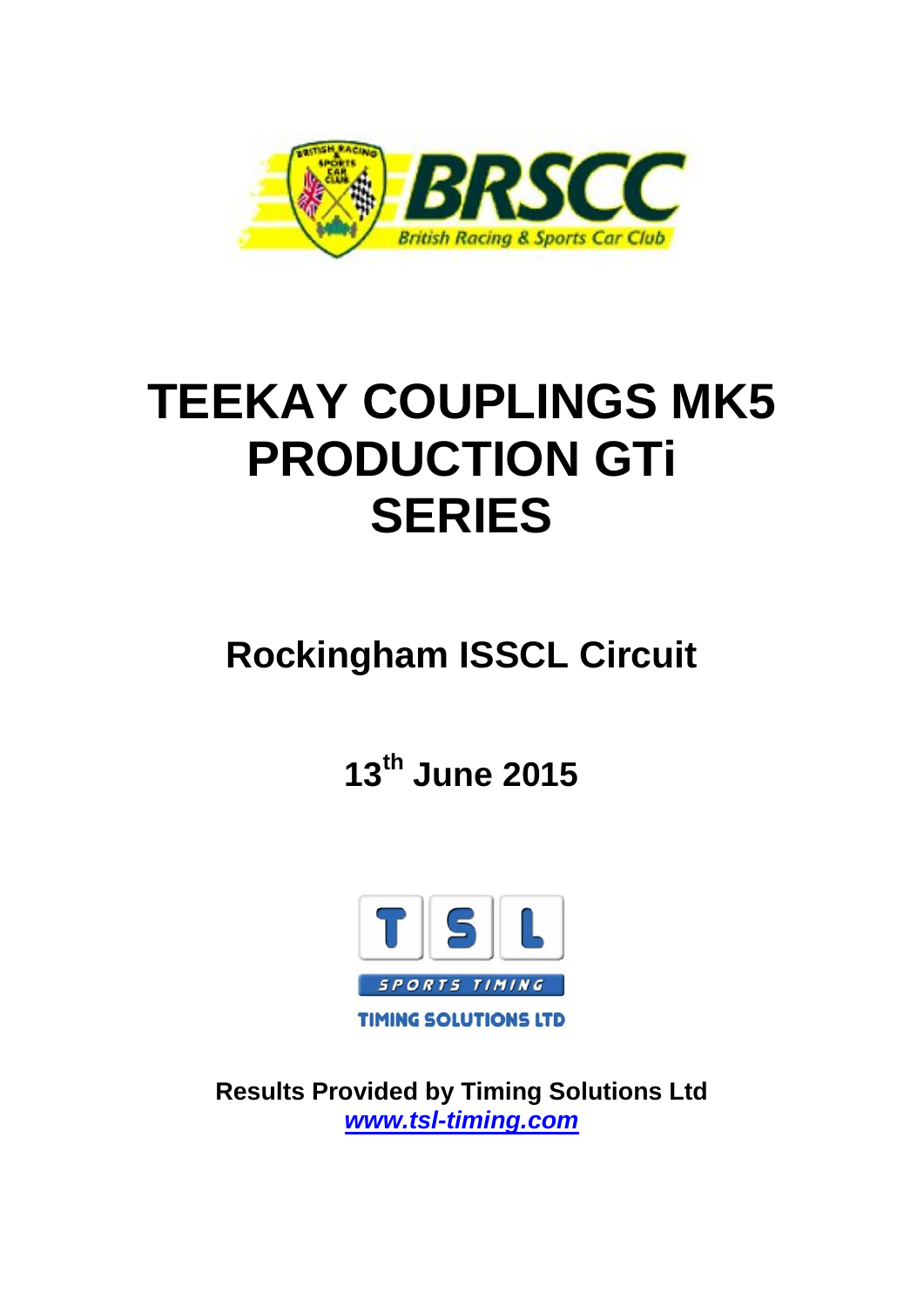#### **Teekay Couplings Mk5 Production Gti Series QUALIFYING - RACE 1 - CLASSIFICATION**



| <b>POS</b> | <b>NO</b> | CL.            | PIC NAME                     | <b>ENTRY</b>       | TIME     | ON.            | LAPS           | GAP    | <b>DIFF</b> | MPH   |
|------------|-----------|----------------|------------------------------|--------------------|----------|----------------|----------------|--------|-------------|-------|
| 1          | 65        |                | 1 Jason TINGLE               | VW Golf GTi Mk5    | 1:59.139 | 6              | $\overline{7}$ |        |             | 61.94 |
| 2          | 69        |                | <sup>2</sup> Andrew ALDRIDGE | VW Golf GTi Mk5    | 1:59.349 | 3              | 7              | 0.210  | 0.210       | 61.83 |
| 3          | 96        |                | 3 Martyn WALSH               | VW Golf GTi Mk5    | 2:00.830 | 5              | 7              | 1.691  | 1.481       | 61.07 |
| 4          | 7         |                | 4 Craig FLEMING              | VW Golf GTi Mk5    | 2:01.748 | $\mathbf{1}$   |                | 2.609  | 0.918       | 60.61 |
| 5          | 51        |                | <sup>5</sup> Simon HILL      | VW Golf GTi Mk5    | 2:02.267 | $\overline{7}$ |                | 3.128  | 0.519       | 60.35 |
| 6          | 8         |                | 6 Robert SADLER              | VW Golf GTi Mk5    | 2:03.295 | 5              | 6              | 4.156  | 1.028       | 59.85 |
| 7          | 22        | $\overline{A}$ | 1 Adam HANCE                 | VW Golf GTi        | 2:07.644 | 4              | 6              | 8.505  | 4.349       | 57.81 |
| 8          | 88        |                | 7 Nathan BOLTON              | VW Golf GTi Mk5    | 2:08.383 | 6              | 6              | 9.244  | 0.739       | 57.48 |
| 9          | 77        |                | 8 Simon FARNSWORTH           | VW Golf GTi Mk5    | 2:08.606 | 6              | 6              | 9.467  | 0.223       | 57.38 |
| 10         | 10        | $\overline{A}$ | <sup>2</sup> Alistair MILES  | <b>VW Golf GTi</b> | 2:09.622 | 5              | 6              | 10.483 | 1.016       | 56.93 |
| 11         | 45        |                | 1 David PARRIS               | <b>VW Golf GTi</b> | 2:10.564 | 5              | 6              | 11.425 | 0.942       | 56.52 |
| 12         | 57        |                | <sup>2</sup> Chris WEBB      | VW Golf GTi        | 2:11.059 | 1              | 2              | 11.920 | 0.495       | 56.31 |
| 13         | 28        |                | 3 James COLBOURNE            | <b>VW Golf GTi</b> | 2:11.331 | 6              | 6              | 12.192 | 0.272       | 56.19 |
| 14         | 75        |                | 4 Ian WEBB                   | VW Golf GTi        | 2:11.467 | 5              | 6              | 12.328 | 0.136       | 56.13 |
| 15         | 41        |                | $0$ Kevin BRENT              | Mazda MX-5         | 2:12.145 | $\overline{2}$ | 3              | 13.006 | 0.678       | 55.84 |
| 16         | 55        | B              | <sup>1</sup> Luke WALES      | <b>VW Golf GTI</b> | 2:14.954 | 5              | 6              | 15.815 | 2.809       | 54.68 |
| 17         | 105       |                | $0$ Roger CHESNEAU           | Mazda MX-5         | 2:15.345 | 2              | 6              | 16.206 | 0.391       | 54.52 |
| 18         | 29        | A              | <b>3 Alex BECKINGHAM</b>     | <b>VW Golf GTi</b> | 2:15.878 | $\overline{2}$ | 6              | 16.739 | 0.533       | 54.31 |
| 19         | 75        |                | 0 Bruce CARTER               | Mazda MX-5         | 2:16.993 | 5              | 6              | 17.854 | 1.115       | 53.87 |
| 20         | 50        |                | 0 Christian YOUNG            | Mazda MX-5         | 2:22.155 | 2              | 6              | 23.016 | 5.162       | 51.91 |

**Weather / Track : Drizzle / Wet**

These results are provisional until the conclusion of any judicial and technical matters. Start: 09:22 Flag 09:38 End: 09:40

Clerk Of Course : Timekeeper :

Circuit Length = 2.0500 miles Rockingham ISS Long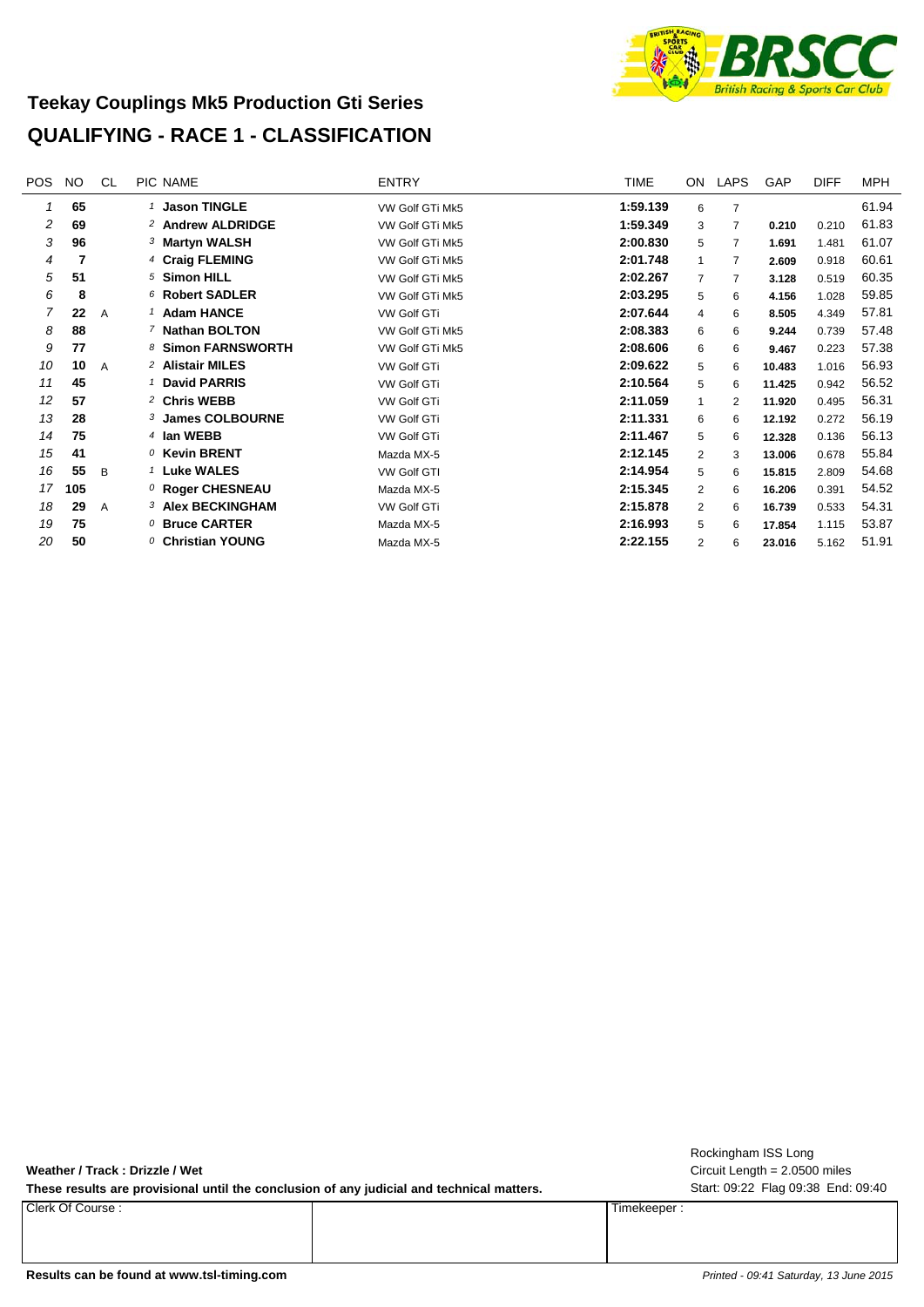#### **Teekay Couplings Mk5 Production Gti Series QUALIFYING - RACE 1 - LAP ANALYSIS**

DIFF - Difference To Personal Best La

|                | DIFF = Difference To Personal Best Lap |                        |       |                            |  |  |  |  |  |
|----------------|----------------------------------------|------------------------|-------|----------------------------|--|--|--|--|--|
| P1             | 65<br><b>Jason TINGLE</b>              |                        |       |                            |  |  |  |  |  |
| LAP            | <b>LAP TIME</b>                        | DIFF                   | MPH   | TIME OF DAY                |  |  |  |  |  |
| $1 -$          | 2:01.370                               | 2.231                  | 60.80 | 09:27:05.883               |  |  |  |  |  |
| 2 -            | 2:00.655                               | 1.516                  | 61.16 | 09:29:06.538               |  |  |  |  |  |
| 3 -            | $2:00.609$ (3)                         | 1.470                  | 61.18 | 09:31:07.147               |  |  |  |  |  |
| 4 -            | 2:01.450                               | 2.311                  | 60.76 | 09:33:08.597               |  |  |  |  |  |
| 5 -            | 1:59.937 (2)                           | 0.798                  | 61.53 | 09:35:08.534               |  |  |  |  |  |
| 6 -            | 1:59.139(1)                            |                        | 61.94 | 09:37:07.673               |  |  |  |  |  |
| 7 -            | 1:57.733 <b>P</b>                      |                        | 62.68 | 09:39:05.406               |  |  |  |  |  |
| P <sub>2</sub> | 69                                     | <b>Andrew ALDRIDGE</b> |       |                            |  |  |  |  |  |
| LAP            | <b>LAP TIME</b>                        | <b>DIFF</b>            | MPH   | TIME OF DAY                |  |  |  |  |  |
| 1 -            | 2:03.812                               | 4.463                  | 59.60 | 09:27:09.136               |  |  |  |  |  |
| 2 -            | 2:02.030                               | 2.681                  | 60.47 | 09:29:11.166               |  |  |  |  |  |
| 3 -            | 1:59.349(1)                            |                        | 61.83 | 09:31:10.515               |  |  |  |  |  |
| 4 -            | 2:13.258                               | 13.909                 | 55.38 | 09:33:23.773               |  |  |  |  |  |
| 5 -            | $2:02.022$ (3)                         | 2.673                  | 60.48 | 09:35:25.795               |  |  |  |  |  |
| 6 -            | $1:59.503$ (2)                         | 0.154                  | 61.75 | 09:37:25.298               |  |  |  |  |  |
| 7 -            | 2:02.063                               | 2.714                  | 60.46 | 09:39:27.361               |  |  |  |  |  |
| P <sub>3</sub> | <b>Martyn WALSH</b><br>96              |                        |       |                            |  |  |  |  |  |
| LAP            | <b>LAP TIME</b>                        | <b>DIFF</b>            | MPH   | <b>TIME OF DAY</b>         |  |  |  |  |  |
| 1 -            | 2:03.350                               | 2.520                  | 59.82 | 09:27:10.255               |  |  |  |  |  |
| $2 -$          | 2:08.782                               | 7.952                  | 57.30 | 09:29:19.037               |  |  |  |  |  |
| 3 -            | 2:02.167                               | 1.337                  | 60.40 | 09:31:21.204               |  |  |  |  |  |
| $4 -$          | 2:01.188                               | 0.358                  | 60.89 | 09:33:22.392               |  |  |  |  |  |
| 5 -            | 2:00.830(1)                            |                        | 61.07 | 09:35:23.222               |  |  |  |  |  |
| 6 -            | $2:01.009$ (2)                         | 0.179                  | 60.98 | 09:37:24.231               |  |  |  |  |  |
| 7 -            | $2:01.062$ (3)                         | 0.232                  | 60.96 | 09:39:25.293               |  |  |  |  |  |
| <b>P4</b>      | <b>Craig FLEMING</b><br>7              |                        |       |                            |  |  |  |  |  |
| LAP            | <b>LAP TIME</b>                        | <b>DIFF</b>            | MPH   | TIME OF DAY                |  |  |  |  |  |
| $1 -$          | 2:01.748(1)                            |                        | 60.61 | 09:27:00.719               |  |  |  |  |  |
| 2 -            | 2:02.935                               | 1.187                  | 60.03 | 09:29:03.654               |  |  |  |  |  |
| 3 -            | 2:06.311                               | 4.563                  | 58.42 | 09:31:09.965               |  |  |  |  |  |
| $4 -$          | $2:02.699$ (3)                         | 0.951                  | 60.14 | 09:33:12.664               |  |  |  |  |  |
| 5 -            | 2:05.567                               | 3.819                  | 58.77 | 09:35:18.231               |  |  |  |  |  |
| 6 -            | 2:03.381                               | 1.633                  | 59.81 | 09:37:21.612               |  |  |  |  |  |
| 7 -            | 2:02.124 (2)                           | 0.376                  | 60.43 | 09:39:23.736               |  |  |  |  |  |
| Р5             | 51<br><b>Simon HILL</b>                |                        |       |                            |  |  |  |  |  |
|                |                                        |                        |       |                            |  |  |  |  |  |
| LAP            | <b>LAP TIME</b>                        | DIFF                   | MPH   | TIME OF DAY                |  |  |  |  |  |
| $1 -$          | 2:17.119                               | 14.852                 | 53.82 | 09:27:28.126               |  |  |  |  |  |
| 2 -            | 2:06.718                               | 4.451                  | 58.23 | 09:29:34.844               |  |  |  |  |  |
| 3 -            | 2:03.600                               | 1.333                  | 59.70 | 09:31:38.444               |  |  |  |  |  |
| 4 -            | $2:02.475$ (2)                         | 0.208                  | 60.25 | 09:33:40.919               |  |  |  |  |  |
| 5 -            | 2:03.808                               | 1.541                  | 59.60 | 09:35:44.727               |  |  |  |  |  |
| 6 -            | $2:02.710$ (3)                         | 0.443                  | 60.14 | 09:37:47.437               |  |  |  |  |  |
| 7 -            | 2:02.267 (1)                           |                        | 60.35 | <i><b>09:39:49.704</b></i> |  |  |  |  |  |
| P6             | <b>Robert SADLER</b><br>8              |                        |       |                            |  |  |  |  |  |
| LAP            | <b>LAP TIME</b>                        | <b>DIFF</b>            | MPH   | <b>TIME OF DAY</b>         |  |  |  |  |  |
| 1 -            | 2:04.878 (3)                           | 1.583                  | 59.09 | 09:27:06.959               |  |  |  |  |  |
| 2 -            | 2:07.428<br>P                          | 4.133                  | 57.91 | 09:29:14.387               |  |  |  |  |  |
| 3 -            | 3:09.069                               | 1:05.774               | 39.03 | 09:32:23.456               |  |  |  |  |  |
| 4 -            | $2:03.567$ (2)                         | 0.272                  | 59.72 | 09:34:27.023               |  |  |  |  |  |
| 5 -            | 2:03.295 (1)                           |                        | 59.85 | 09:36:30.318               |  |  |  |  |  |

**Weather / Track : Drizzle / Wet**

DIFF = Difference To Personal Best Lap

| P7             | $D_{\text{H}}$ $\vdash$ $=$ $D_{\text{H}}$ elerge to $\vdash$ ersonal best Lap<br>22 Adam HANCE |                         |                                 |                              |
|----------------|-------------------------------------------------------------------------------------------------|-------------------------|---------------------------------|------------------------------|
| LAP            | <b>LAP TIME</b>                                                                                 | <b>DIFF</b>             | <b>MPH</b>                      | TIME OF DAY                  |
| $1 -$          |                                                                                                 | 5.739                   | 55.32                           |                              |
| $2 -$          | 2:13.383<br>2:11.475                                                                            | 3.831                   | 56.13                           | 09:27:52.490<br>09:30:03.965 |
| 3 -            | $2:09.358$ (3)                                                                                  | 1.714                   | 57.05                           | 09:32:13.323                 |
| $4 -$          | 2:07.644(1)                                                                                     |                         | 57.81                           | 09:34:20.967                 |
| 5 -            | $2:08.327$ (2)                                                                                  | 0.683                   | 57.50                           | 09:36:29.294                 |
| 6 -            | 2:11.361                                                                                        | 3.717                   | 56.18                           | 09:38:40.655                 |
| P <sub>8</sub> | <b>Nathan BOLTON</b><br>88                                                                      |                         |                                 |                              |
| LAP            | <b>LAP TIME</b>                                                                                 | <b>DIFF</b>             | MPH                             | <b>TIME OF DAY</b>           |
| $1 -$          | 2:12.943                                                                                        | 4.560                   | 55.51                           | 09:27:25.457                 |
| $2 -$          | 2:11.252                                                                                        | 2.869                   | 56.22                           | 09:29:36.709                 |
| $3 -$          | 2:10.063                                                                                        | 1.680                   | 56.74                           | 09:31:46.772                 |
| $4 -$          | $2:09.479$ (3)                                                                                  | 1.096                   | 56.99                           | 09:33:56.251                 |
| 5 -            | $2:09.134$ (2)                                                                                  | 0.751                   | 57.14                           | 09:36:05.385                 |
| 6 -            | 2:08.383 (1)                                                                                    |                         | 57.48                           | 09:38:13.768                 |
| P <sub>9</sub> | 77                                                                                              | <b>Simon FARNSWORTH</b> |                                 |                              |
| LAP            | <b>LAP TIME</b>                                                                                 | <b>DIFF</b>             | <b>MPH</b>                      | <b>TIME OF DAY</b>           |
| $1 -$          | 2:11.379                                                                                        | 2.773                   | 56.17                           | 09:27:26.150                 |
| $2 -$          | 2:14.226                                                                                        | 5.620                   | 54.98                           | 09:29:40.376                 |
| 3 -            | 2:08.820 (2)                                                                                    | 0.214                   | 57.28                           | 09:31:49.196                 |
| $4 -$          | $2:09.038$ (3)                                                                                  | 0.432                   | 57.19                           | 09:33:58.234                 |
| 5 -            | 2:18.574                                                                                        | 9.968                   | 53.25                           | 09:36:16.808                 |
| 6 -            | 2:08.606(1)                                                                                     |                         | 57.38                           | 09:38:25.414                 |
| <b>P10</b>     | <b>10 Alistair MILES</b>                                                                        |                         |                                 |                              |
| LAP            | <b>LAP TIME</b>                                                                                 | <b>DIFF</b>             | <b>MPH</b>                      | <b>TIME OF DAY</b>           |
| $1 -$          | $2:13.272$ (2)                                                                                  | 3.650                   | 55.37                           | 09:27:53.571                 |
| $2-$           | 2:13.671                                                                                        | 4.049                   | 55.21                           | 09:30:07.242                 |
| $3 -$          | 2:07.546<br>Р                                                                                   |                         | 57.86                           | 09:32:14.788                 |
| 4 -            | 3:18.224                                                                                        | 1:08.602                | 37.23                           | 09:35:33.012                 |
| 5 -<br>6 -     | 2:09.622 (1)<br>$2:13.417$ (3)                                                                  | 3.795                   | 56.93<br>55.31                  | 09:37:42.634<br>09:39:56.051 |
|                |                                                                                                 |                         |                                 |                              |
| <b>P11</b>     | <b>David PARRIS</b><br>45                                                                       |                         |                                 |                              |
| LAP            | <b>LAP TIME</b>                                                                                 | <b>DIFF</b>             | <b>MPH</b>                      | TIME OF DAY                  |
| 1 -            | 2:15.815                                                                                        | 5.251                   | 54.33                           | 09:27:42.735                 |
| 2 -            | 2:11.848                                                                                        | 1.284                   | 55.97                           | 09:29:54.583                 |
| 3 -            | 2:11.910                                                                                        | 1.346                   | 55.94                           | 09:32:06.493                 |
| $4 -$          | $2:11.272$ (3)                                                                                  | 0.708                   | 56.21                           | 09:34:17.765<br>09:36:28.329 |
| 5 -<br>$6 -$   | 2:10.564(1)<br>$2:10.900$ (2)                                                                   | 0.336                   | 56.52<br>56.37                  | 09:38:39.229                 |
| <b>P12</b>     | <b>Chris WEBB</b><br>57                                                                         |                         |                                 |                              |
| LAP            | <b>LAP TIME</b>                                                                                 | <b>DIFF</b>             | <b>MPH</b>                      | TIME OF DAY                  |
| 1 -            | 2:11.059(1)                                                                                     |                         | 56.31                           | 09:27:37.126                 |
| 2 -            | 2:04.316 <b>P</b>                                                                               |                         | 59.36                           | 09:29:41.442                 |
| <b>P13</b>     | <b>28 James COLBOURNE</b>                                                                       |                         |                                 |                              |
| LAP            | <b>LAP TIME</b>                                                                                 | DIFF                    | MPH                             | TIME OF DAY                  |
| $1 -$          | 2:14.194                                                                                        | 2.863                   | 54.99                           | 09:27:54.720                 |
| 2 -            | 2:14.342                                                                                        | 3.011                   | 54.93                           | 09:30:09.062                 |
| 3 -            | 2:14.672                                                                                        | 3.341                   | 54.79                           | 09:32:23.734                 |
| 4 -            | $2:12.549$ (3)                                                                                  | 1.218                   | 55.67                           | 09:34:36.283                 |
| $5 -$          | 2:11.637(2)                                                                                     | 0.306                   | 56.06                           | 09:36:47.920                 |
| 6 -            | 2:11.331(1)                                                                                     |                         | 56.19                           | 09:38:59.251                 |
|                |                                                                                                 |                         | Rockingham ISS Long             |                              |
|                |                                                                                                 |                         | Circuit Length = $2,0500$ miles |                              |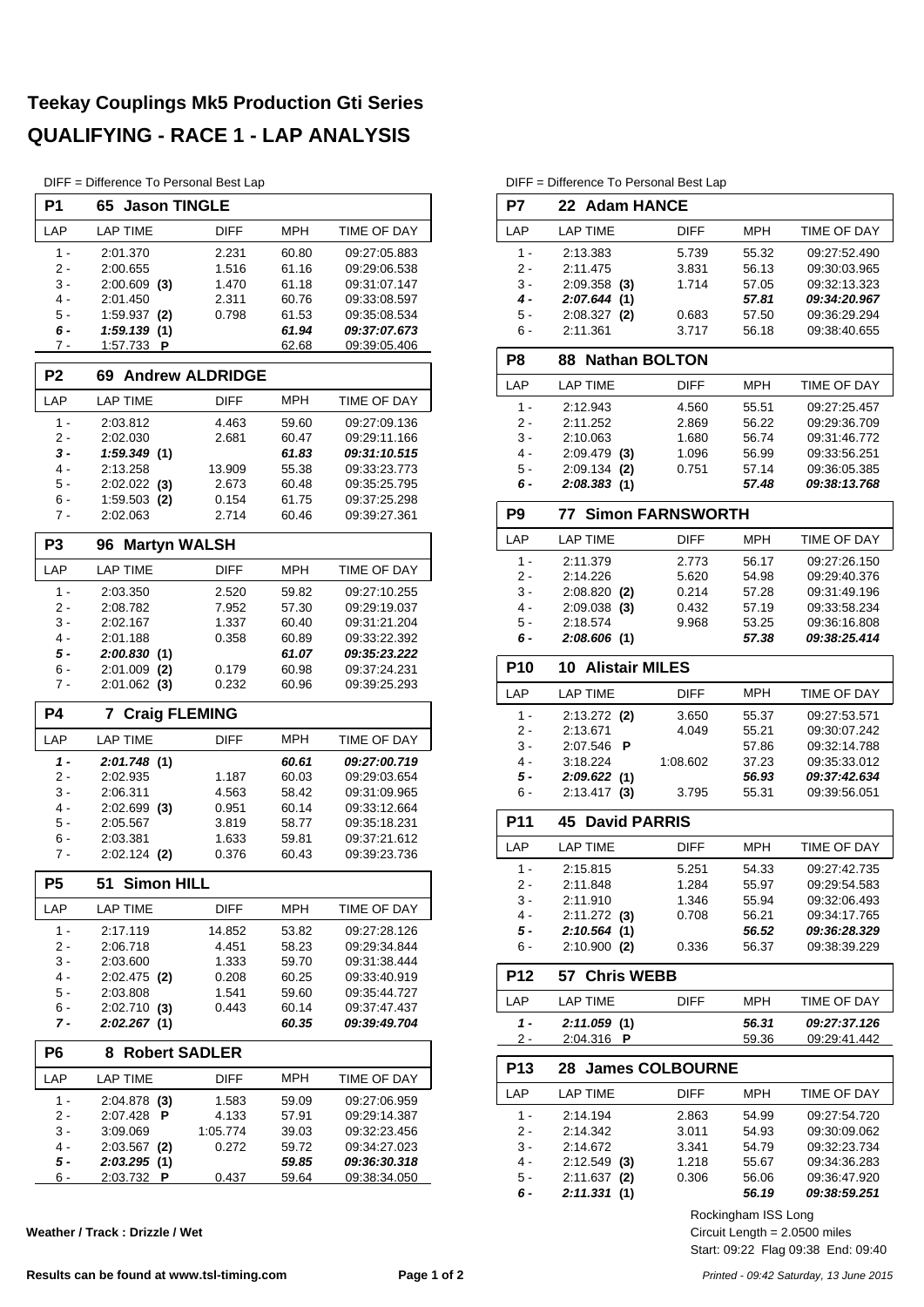#### **Teekay Couplings Mk5 Production Gti Series QUALIFYING - RACE 1 - LAP ANALYSIS**

DIFF = Difference To Personal Best Lap

| <b>P14</b>      | 75<br>lan WEBB                |                |                |                              |  |  |  |  |  |  |
|-----------------|-------------------------------|----------------|----------------|------------------------------|--|--|--|--|--|--|
| LAP             | <b>LAP TIME</b>               | <b>DIFF</b>    | <b>MPH</b>     | TIME OF DAY                  |  |  |  |  |  |  |
| $1 -$           | 2:17.734                      | 6.267          | 53.58          | 09:27:50.384                 |  |  |  |  |  |  |
| 2 -             | 2:15.880                      | 4.413          | 54.31          | 09:30:06.264                 |  |  |  |  |  |  |
| 3 -             | $2:12.703$ (2)                | 1.236          | 55.61          | 09:32:18.967                 |  |  |  |  |  |  |
| 4 -<br>5 -      | $2:14.339$ (3)<br>2:11.467(1) | 2.872          | 54.93<br>56.13 | 09:34:33.306<br>09:36:44.773 |  |  |  |  |  |  |
| 6 -             | 2:30.227                      | 18.760         | 49.12          | 09:39:15.000                 |  |  |  |  |  |  |
| <b>P15</b>      | <b>Kevin BRENT</b><br>41      |                |                |                              |  |  |  |  |  |  |
| LAP             | <b>LAP TIME</b>               | <b>DIFF</b>    | MPH            | <b>TIME OF DAY</b>           |  |  |  |  |  |  |
| $1 -$           | $2:12.214$ (2)                | 0.069          | 55.81          | 09:34:24.370                 |  |  |  |  |  |  |
| 2 -             | 2:12.145(1)                   |                | 55.84          | 09:36:36.515                 |  |  |  |  |  |  |
| 3 -             | $2:26.894$ (3)                | 14.749         | 50.24          | 09:39:03.409                 |  |  |  |  |  |  |
| <b>P16</b>      | 55<br><b>Luke WALES</b>       |                |                |                              |  |  |  |  |  |  |
| LAP             | <b>LAP TIME</b>               | DIFF           | <b>MPH</b>     | TIME OF DAY                  |  |  |  |  |  |  |
| $1 -$           | 2:18.549                      | 3.595          | 53.26          | 09:27:45.115                 |  |  |  |  |  |  |
| 2 -             | 2:17.740                      | 2.786          | 53.57          | 09:30:02.855                 |  |  |  |  |  |  |
| 3 -             | $2:17.446$ (3)                | 2.492          | 53.69          | 09:32:20.301                 |  |  |  |  |  |  |
| 4 -<br>5 -      | 2:18.239                      | 3.285          | 53.38<br>54.68 | 09:34:38.540<br>09:36:53.494 |  |  |  |  |  |  |
| 6 -             | 2:14.954(1)<br>$2:15.374$ (2) | 0.420          | 54.51          | 09:39:08.868                 |  |  |  |  |  |  |
| <b>P17</b>      | <b>Roger CHESNEAU</b><br>105  |                |                |                              |  |  |  |  |  |  |
| LAP             | <b>LAP TIME</b>               | <b>DIFF</b>    | MPH            | TIME OF DAY                  |  |  |  |  |  |  |
| $1 -$           | 2:28.167                      | 12.822         | 49.80          | 09:28:10.853                 |  |  |  |  |  |  |
| 2 -             | 2:15.345(1)                   |                | 54.52          | 09:30:26.198                 |  |  |  |  |  |  |
| 3 -             | 2:40.076                      | 24.731         | 46.10          | 09:33:06.274                 |  |  |  |  |  |  |
| 4 -             | $2:20.786$ (3)                | 5.441          | 52.41          | 09:35:27.060                 |  |  |  |  |  |  |
| $5 -$<br>6 -    | 2:23.755<br>$2:15.903$ (2)    | 8.410<br>0.558 | 51.33<br>54.30 | 09:37:50.815<br>09:40:06.718 |  |  |  |  |  |  |
|                 |                               |                |                |                              |  |  |  |  |  |  |
| <b>P18</b>      | 29 Alex BECKINGHAM            |                |                |                              |  |  |  |  |  |  |
| LAP             | <b>LAP TIME</b>               | <b>DIFF</b>    | <b>MPH</b>     | TIME OF DAY                  |  |  |  |  |  |  |
| $1 -$           | 2:24.749                      | 8.871          | 50.98          | 09:27:56.161                 |  |  |  |  |  |  |
| 2 -<br>3 -      | 2:15.878(1)                   |                | 54.31<br>52.09 | 09:30:12.039                 |  |  |  |  |  |  |
| 4 -             | 2:21.658<br>$2:17.297$ (2)    | 5.780<br>1.419 | 53.75          | 09:32:33.697<br>09:34:50.994 |  |  |  |  |  |  |
| 5 -             | $2:18.418$ (3)                | 2.540          | 53.31          | 09:37:09.412                 |  |  |  |  |  |  |
| 6 -             | 2:23.453                      | 7.575          | 51.44          | 09:39:32.865                 |  |  |  |  |  |  |
| P <sub>19</sub> | <b>Bruce CARTER</b><br>75     |                |                |                              |  |  |  |  |  |  |
| LAP             | <b>LAP TIME</b>               | DIFF           | MPH            | TIME OF DAY                  |  |  |  |  |  |  |
| 1 -             | $2:20.890$ (3)                | 3.897          | 52.38          | 09:27:48.032                 |  |  |  |  |  |  |
| 2 -             | 2:22.633                      | 5.640          | 51.74          | 09:30:10.665                 |  |  |  |  |  |  |
| 3 -             | 2:21.519                      | 4.526          | 52.14          | 09:32:32.184                 |  |  |  |  |  |  |
| 4 -             | $2:17.625$ (2)                | 0.632          | 53.62          | 09:34:49.809                 |  |  |  |  |  |  |
| 5 -<br>6 -      | 2:16.993(1)<br>2:24.630       | 7.637          | 53.87<br>51.02 | 09:37:06.802<br>09:39:31.432 |  |  |  |  |  |  |
| P <sub>20</sub> | 50 Christian YOUNG            |                |                |                              |  |  |  |  |  |  |
| LAP             | <b>LAP TIME</b>               | <b>DIFF</b>    | <b>MPH</b>     | TIME OF DAY                  |  |  |  |  |  |  |
| 1 -             | 2:26.698                      | 4.543          | 50.30          | 09:28:06.122                 |  |  |  |  |  |  |
| 2 -             | 2:22.155(1)                   |                | 51.91          | 09:30:28.277                 |  |  |  |  |  |  |
| 3 -             | $2:22.440$ (2)                | 0.285          | 51.81          | 09:32:50.717                 |  |  |  |  |  |  |
| 4 -             | 2:23.601<br>(3)               | 1.446          | 51.39          | 09:35:14.318                 |  |  |  |  |  |  |

**Weather / Track : Drizzle / Wet**

| 5 - | 2:26.177 | 4.022 | 50.48 | 09:37:40.495 |
|-----|----------|-------|-------|--------------|
| .6  | 2:24.914 | 2.759 | 50.92 | 09:40:05.409 |

Start: 09:22 Flag 09:38 End: 09:40 Circuit Length = 2.0500 miles Rockingham ISS Long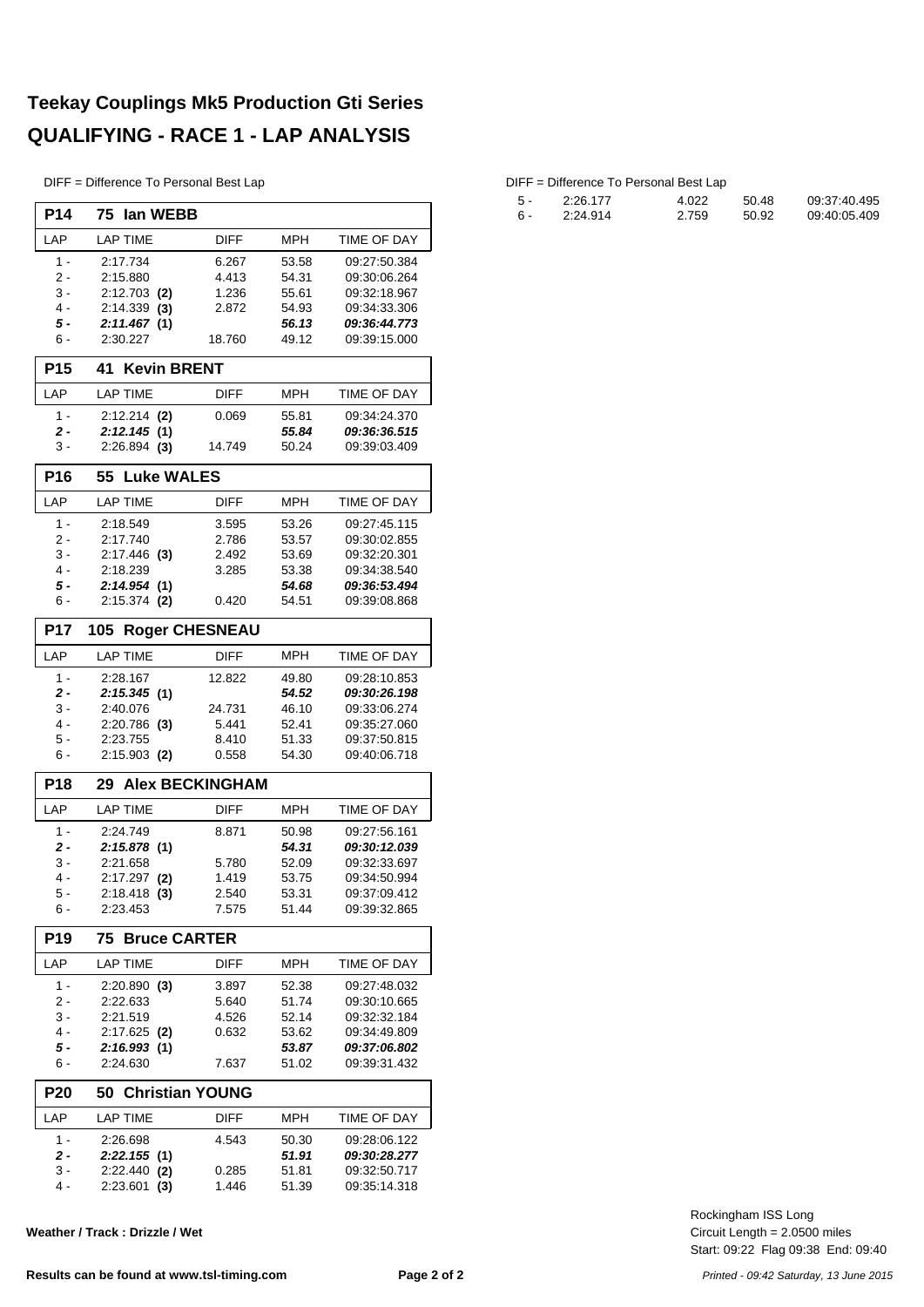

**Teekay Couplings Mk5 Production Gti Series RACE 1 - GRID (15 minutes)**



**These results are provisional until the conclusion of any judicial and technical matters.**

Clerk Of Course : Timekeeper :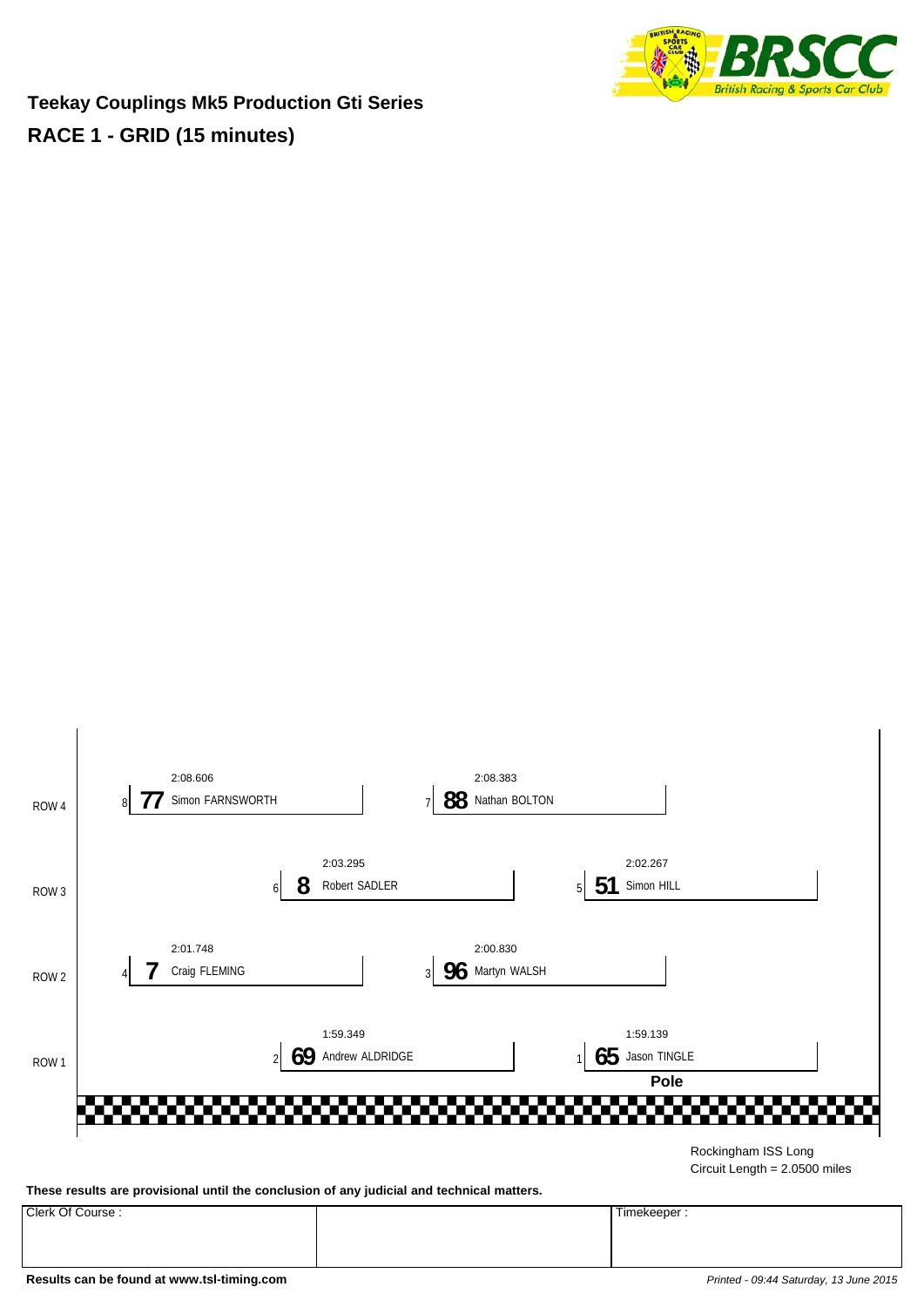

#### **Teekay Couplings Mk5 Production Gti Series RACE 1 - CLASSIFICATION**

| <b>POS</b> | <b>NO</b> | <b>NAME</b>             | <b>ENTRY</b>          | <b>LAPS</b> | <b>TIME</b> | GAP      | <b>DIFF</b> | <b>MPH</b> | <b>BEST</b> | ON.            |
|------------|-----------|-------------------------|-----------------------|-------------|-------------|----------|-------------|------------|-------------|----------------|
|            | 65        | <b>Jason TINGLE</b>     | VW Golf GTi Mk5       | 8           | 16:18.887   |          |             | 60.31      | 2:01.194    | - 5            |
| 2          | 69        | <b>Andrew ALDRIDGE</b>  | VW Golf GTi Mk5       | 8           | 16:20.536   | 1.649    | 1.649       | 60.21      | 2:00.311    | -6             |
| 3          | 96        | <b>Martyn WALSH</b>     | VW Golf GTi Mk5       | 8           | 16:42.019   | 23.132   | 21.483      | 58.92      | 2:03.686    | $\overline{7}$ |
| 4          | 51        | <b>Simon HILL</b>       | VW Golf GTi Mk5       | 8           | 16:43.365   | 24.478   | 1.346       | 58.84      | 2:02.027    | 7              |
| 5          |           | <b>Craig FLEMING</b>    | VW Golf GTi Mk5       | 8           | 16:45.846   | 26.959   | 2.481       | 58.69      | 2:03.483    | $\overline{7}$ |
| 6          | 88        | <b>Nathan BOLTON</b>    | VW Golf GTi Mk5       | 8           | 17:43.917   | 1:25.030 | 58.071      | 55.49      | 2:10.671    | 8              |
|            |           |                         | <b>NOT CLASSIFIED</b> |             |             |          |             |            |             |                |
| <b>DNF</b> | 77        | <b>Simon FARNSWORTH</b> | VW Golf GTi Mk5       | 6           | 13:25.500   | 2 Laps   | 2 Laps      | 54.97      | 2:10.359    | - 6            |
| <b>DNF</b> | 8         | <b>Robert SADLER</b>    | VW Golf GTi Mk5       |             | 2:44.364    | 7 Laps   | 5 Laps      | 44.90      |             |                |
|            |           |                         | <b>FASTEST LAP</b>    |             |             |          |             |            |             |                |
|            | 69        | <b>Andrew ALDRIDGE</b>  | VW Golf GTi Mk5       | 6           | 2:00.311    |          | 61.34 mph   |            | 98.71 kph   |                |

| Weather / Track : Drizzle / Damp |  |
|----------------------------------|--|
|----------------------------------|--|

These results are provisional until the conclusion of any judicial and technical matters. Start: 12:03 Flag 12:19 End: 12:21

Clerk Of Course : Timekeeper :

Circuit Length = 2.0500 miles Rockingham ISS Long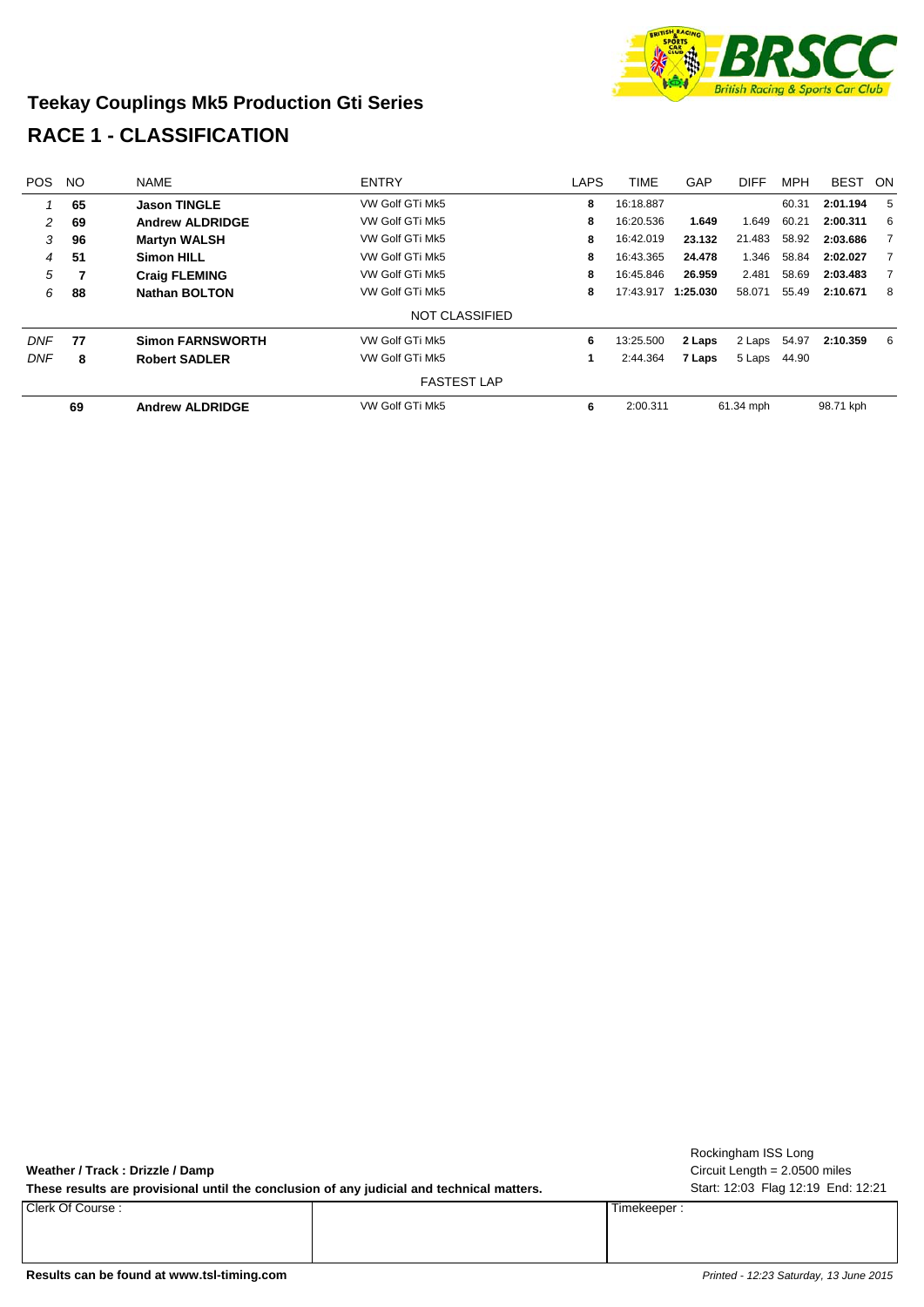### **Teekay Couplings Mk5 Production Gti Series RACE 1 - LAP CHART**

| l LAP 1 |               | @12:05:20.420       | LAP <sub>2</sub> |               | @12:07:22.365 | LAP <sub>3</sub> |               | @12:09:23.641 | LAP <sub>4</sub> |               | @12:11:25.104 | LAP 5 |    |               | @ 12:13:26.298 |
|---------|---------------|---------------------|------------------|---------------|---------------|------------------|---------------|---------------|------------------|---------------|---------------|-------|----|---------------|----------------|
| NO      | <b>BEHIND</b> | LAP TIME            | NΟ               | <b>BEHIND</b> | LAP TIME      | <b>NO</b>        | <b>BEHIND</b> | LAP TIME      | NO               | <b>BEHIND</b> | LAP TIME      | NO    |    | <b>BEHIND</b> | LAP TIME       |
| 65      |               | 2:07.995            | 65               |               | 2:01.945      | 65               |               | 2:01.276      | 65               |               | 2:01.463      | 65    |    |               | 2:01.194       |
| 69      | 1.328         | 2:09.323            | 69               | 2.174         | 2:02.791      | 69               | 3.421         | 2:02.523      | 69               | 3.878         | 2:01.920      |       | 69 | 4.831         | 2:02.147       |
| 51      | 2.687         | 2:10.682            | 96               | 6.770         | 2:03.917      | 96               | 9.787         | 2:04.293      | 96               | 12.640        | 2:04.316      |       | 96 | 16.623        | 2:05.177       |
| 96      | 4.798         | 2:12.793            |                  | 8.382         | 2:04.991      | 7                | 12.121        | 2:05.015      |                  | 14.932        | 2:04.274      |       |    | 18.360        | 2:04.622       |
| 7       | 5.336         | 2:13.331            | 51               | 15.201        | 2:14.459      | 51               | 17.582        | 2:03.657      | 51               | 21.000        | 2:04.881      | 51    |    | 22.078        | 2:02.272       |
| 77      | 12.904        | 2:20.899            | 88               | 25.965        | 2:14.543      | 88               | 36.347        | 2:11.658      | 88               | 47.130        | 2:12.246      |       | 88 | 57.273        | 2:11.337       |
| 88      | 13.367        | 2:21.362            | 77               | 30.038        | 2:19.079      | 77               | 40.350        | 2:11.588      | 77               | 50.487        | 2:11.600      | 77    |    | 1:01.268      | 2:11.975       |
| 8       | 36.369        | $2:44.364$ <b>P</b> |                  |               |               |                  |               |               |                  |               |               |       |    |               |                |

Start: 12:03 Flag 12:19 End: 12:21 Circuit Length = 2.0500 miles Rockingham ISS Long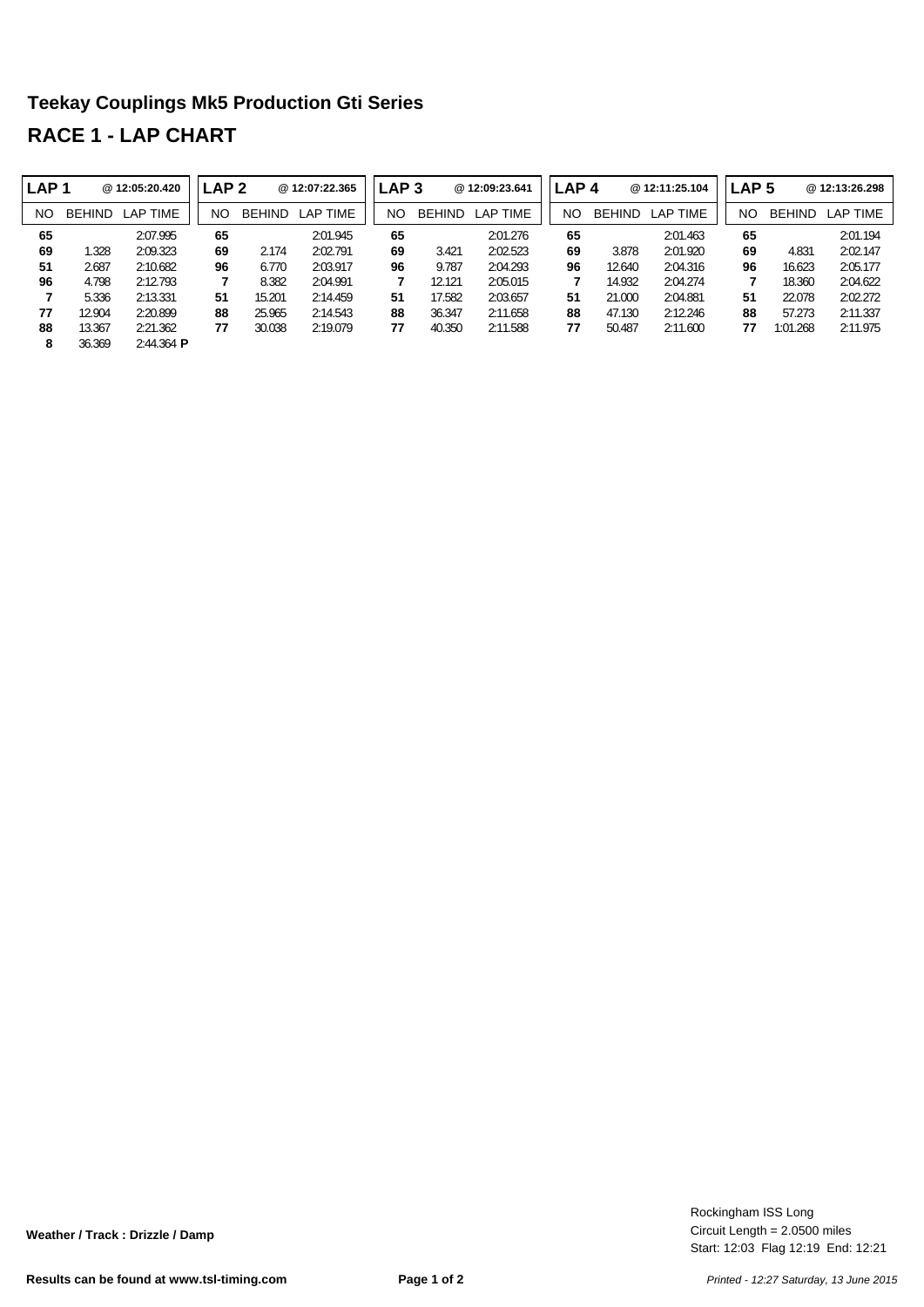### **Teekay Couplings Mk5 Production Gti Series RACE 1 - LAP CHART**

| LAP <sub>6</sub> |               | @12:15:28.226 | ∟AP 7 |               | @12:17:29.807   | LAP <sub>8</sub> |               | @12:19:31.312 |
|------------------|---------------|---------------|-------|---------------|-----------------|------------------|---------------|---------------|
| NO               | <b>BEHIND</b> | LAP TIME      | NΟ    | <b>BEHIND</b> | <b>LAP TIME</b> | NO               | <b>BEHIND</b> | I AP TIMF     |
| 65               |               | 2:01.928      | 65    |               | 2:01.581        | 65               |               | 2:01.505      |
| 69               | 3.214         | 2:00.311      | 69    | 2.762         | 2:01.129        | 69               | 1.649         | 2:00.392      |
| 96               | 18.502        | 2:03.807      | 96    | 20.607        | 2:03.686        | 96               | 23.132        | 2:04.030      |
| 7                | 20.813        | 2:04.381      | 7     | 22.715        | 2:03.483        | 51               | 24.478        | 2:02.730      |
| 51               | 22.807        | 2:02.657      | 51    | 23.253        | 2:02.027        | 7                | 26.959        | 2:05.749      |
| 88               | 1:06.283      | 2:10.938      | 88    | 1:15.864      | 2.11162         | 88               | 1:25.030      | 2:10.671      |
| 77               | 1:09.699      | 2:10.359      |       |               |                 |                  |               |               |

Start: 12:03 Flag 12:19 End: 12:21 Circuit Length = 2.0500 miles Rockingham ISS Long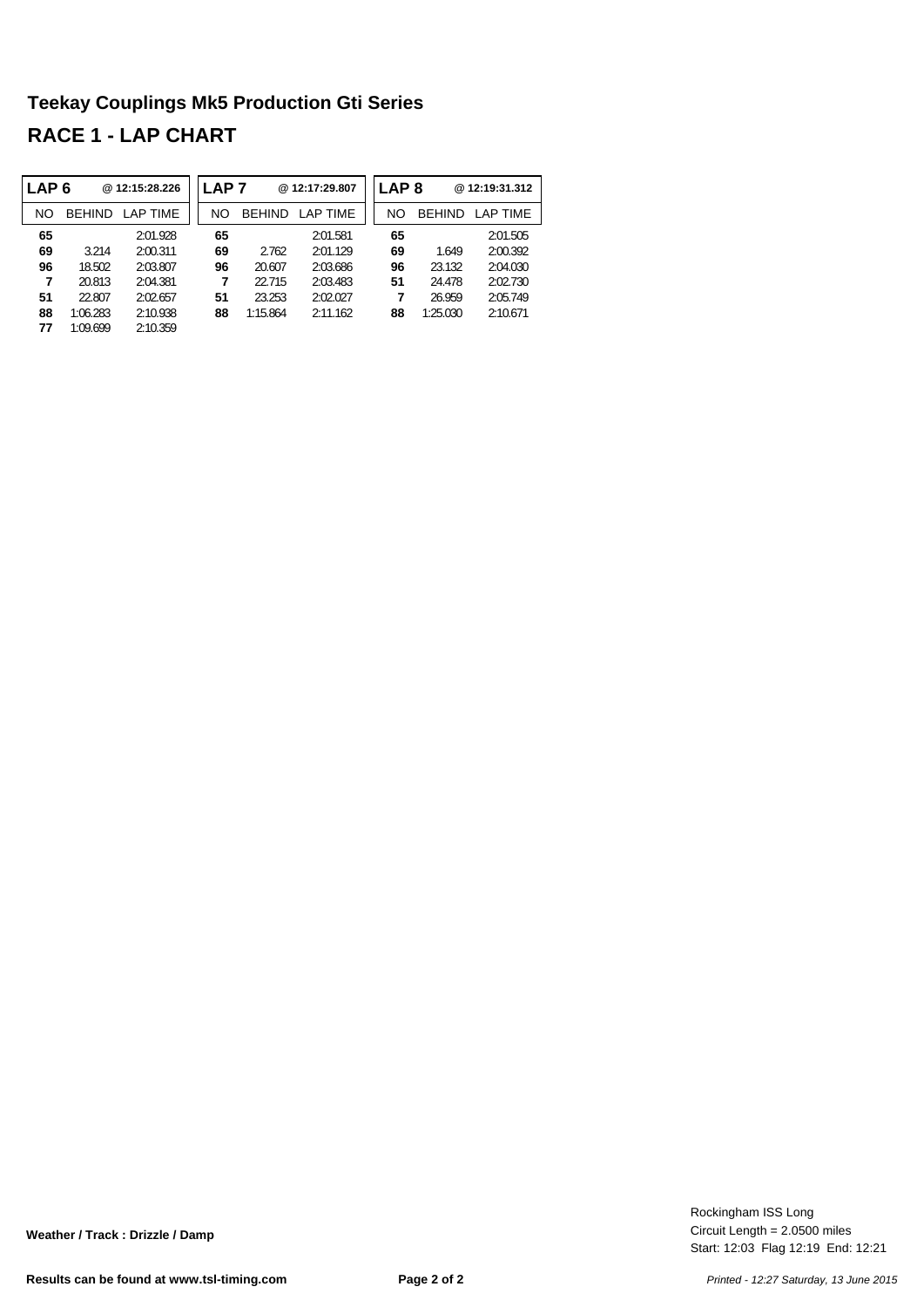#### **Teekay Couplings Mk5 Production Gti Series RACE 1 - LAP ANALYSIS**

DIFF = Difference To Personal Best Lap

| P <sub>1</sub> | <b>Jason TINGLE</b><br>65    |                 |                |                              |
|----------------|------------------------------|-----------------|----------------|------------------------------|
| LAP            | LAP TIME                     | DIFF            | MPH            | TIME OF DAY                  |
| 1 -            | 2:07.995                     | 6.801           | 57.65          | 12:05:20.420                 |
| 2 -            | 2:01.945                     | 0.751           | 60.51          | 12:07:22.365                 |
| 3 -            | $2:01.276$ (2)               | 0.082           | 60.85          | 12:09:23.641                 |
| 4 -            | 2:01.463<br>(3)              | 0.269           | 60.75          | 12:11:25.104                 |
| 5 -            | 2:01.194 (1)                 |                 | 60.89          | 12:13:26.298                 |
| 6 -            | 2:01.928                     | 0.734           | 60.52          | 12:15:28.226                 |
| $7 -$          | 2:01.581                     | 0.387           | 60.70          | 12:17:29.807                 |
| 8 -            | 2:01.505                     | 0.311           | 60.73          | 12:19:31.312                 |
| P <sub>2</sub> | <b>Andrew ALDRIDGE</b><br>69 |                 |                |                              |
| LAP            | <b>LAP TIME</b>              | DIFF            | <b>MPH</b>     | TIME OF DAY                  |
| $1 -$          | 2:09.323                     | 9.012           | 57.06          | 12:05:21.748                 |
| 2 -            | 2:02.791                     | 2.480           | 60.10          | 12:07:24.539                 |
| 3 -            | 2:02.523                     | 2.212           | 60.23          | 12:09:27.062                 |
| 4 -            | 2:01.920                     | 1.609           | 60.53          | 12:11:28.982                 |
| 5 -            | 2:02.147                     | 1.836           | 60.41          | 12:13:31.129                 |
| 6 -            | 2:00.311(1)                  |                 | 61.34          | 12:15:31.440                 |
| 7 -            | 2:01.129<br>(3)              | 0.818           | 60.92          | 12:17:32.569                 |
| 8 -            | $2:00.392$ (2)               | 0.081           | 61.29          | 12:19:32.961                 |
| P <sub>3</sub> | <b>Martyn WALSH</b><br>96    |                 |                |                              |
| LAP            | <b>LAP TIME</b>              | DIFF            | MPH            | TIME OF DAY                  |
| 1 -            | 2:12.793                     | 9.107           | 55.57          | 12:05:25.218                 |
| $2 -$          | $2:03.917$ (3)               | 0.231           | 59.55          | 12:07:29.135                 |
| 3 -            | 2:04.293                     | 0.607           | 59.37          | 12:09:33.428                 |
| 4 -            | 2:04.316                     | 0.630           | 59.36          | 12:11:37.744                 |
| 5 -            | 2:05.177                     | 1.491           | 58.95          | 12:13:42.921                 |
| 6 -            | $2:03.807$ (2)               | 0.121           | 59.60          | 12:15:46.728                 |
| 7 -<br>8 -     | 2:03.686 (1)<br>2:04.030     | 0.344           | 59.66<br>59.50 | 12:17:50.414<br>12:19:54.444 |
| <b>P4</b>      | <b>Simon HILL</b><br>51      |                 |                |                              |
| LAP            | <b>LAP TIME</b>              | <b>DIFF</b>     | MPH            | TIME OF DAY                  |
| 1 -            | 2:10.682                     | 8.655           | 56.47          | 12:05:23.107                 |
| 2 -            | 2:14.459                     | 12.432          | 54.88          | 12:07:37.566                 |
| 3 -            | 2:03.657                     | 1.630           | 59.68          | 12:09:41.223                 |
| 4 -            | 2:04.881                     | 2.854           | 59.09          | 12:11:46.104                 |
| 5 -            | $2:02.272$ (2)               | 0.245           | 60.35          | 12:13:48.376                 |
| 6 -            | $2:02.657$ (3)               | 0.630           | 60.16          | 12:15:51.033                 |
| 7 -            | 2:02.027(1)                  |                 | 60.47          | 12:17:53.060                 |
| 8 -            | 2:02.730                     | 0.703           | 60.13          | 12:19:55.790                 |
| P5             | <b>Craig FLEMING</b><br>7    |                 |                |                              |
| LAP            | <b>LAP TIME</b>              | DIFF            | <b>MPH</b>     | TIME OF DAY                  |
| 1 -            | 2:13.331                     | 9.848           | 55.35          | 12:05:25.756                 |
| $2 -$          | 2:04.991                     | 1.508           | 59.04          | 12:07:30.747                 |
| 3 -            | 2:05.015                     | 1.532           | 59.03          | 12:09:35.762                 |
| 4 -            | $2:04.274$ (2)               | 0.791           | 59.38          | 12:11:40.036                 |
| 5 -            | 2:04.622                     | 1.139           | 59.21          | 12:13:44.658                 |
| 6 -            | 2:04.381<br>(3)              | 0.898           | 59.33          | 12:15:49.039                 |
| 7 -<br>8 -     | 2:03.483(1)<br>2:05.749      | 2.266           | 59.76<br>58.68 | 12:17:52.522<br>12:19:58.271 |
|                | <b>Nathan BOLTON</b>         |                 |                |                              |
| P <sub>6</sub> | 88                           |                 |                |                              |
| LAP<br>1 -     | LAP TIME<br>2:21.362         | <b>DIFF</b>     | MPH<br>52.20   | TIME OF DAY<br>12:05:33.787  |
| 2 -            | 2:14.543                     | 10.691<br>3.872 | 54.85          | 12:07:48.330                 |

**Weather / Track : Drizzle / Damp**

#### DIFF = Difference To Personal Best Lap

| 3 -   | 2:11.658       | 0.987 | 56.05 | 12:09:59.988 |
|-------|----------------|-------|-------|--------------|
| 4 -   | 2:12.246       | 1.575 | 55.80 | 12:12:12.234 |
| $5 -$ | 2:11.337       | 0.666 | 56.19 | 12:14:23.571 |
| ճ -   | $2:10.938$ (2) | 0.267 | 56.36 | 12:16:34.509 |
| 7 -   | $2:11.162$ (3) | 0.491 | 56.26 | 12:18:45.671 |
| 8 -   | 2:10.671(1)    |       | 56.47 | 12:20:56.342 |

| P7    | <b>77 Simon FARNSWORTH</b> |             |            |              |  |  |  |  |  |  |  |  |
|-------|----------------------------|-------------|------------|--------------|--|--|--|--|--|--|--|--|
| LAP   | <b>LAP TIME</b>            | <b>DIFF</b> | <b>MPH</b> | TIME OF DAY  |  |  |  |  |  |  |  |  |
| 1 -   | 2:20.899                   | 10.540      | 52.37      | 12:05:33.324 |  |  |  |  |  |  |  |  |
| 2.    | 2:19.079                   | 8.720       | 53.06      | 12:07:52.403 |  |  |  |  |  |  |  |  |
| 3 -   | $2:11.588$ (2)             | 1.229       | 56.08      | 12:10:03.991 |  |  |  |  |  |  |  |  |
| $4 -$ | 2:11.600<br>(3)            | 1.241       | 56.07      | 12:12:15.591 |  |  |  |  |  |  |  |  |
| $5 -$ | 2:11.975                   | 1.616       | 55.91      | 12:14:27.566 |  |  |  |  |  |  |  |  |
| 6 -   | 2:10.359(1)                |             | 56.61      | 12:16:37.925 |  |  |  |  |  |  |  |  |
| P8    | 8 Robert SADLER            |             |            |              |  |  |  |  |  |  |  |  |
| I AP  | <b>LAP TIME</b>            | <b>DIFF</b> | <b>MPH</b> | TIME OF DAY  |  |  |  |  |  |  |  |  |
|       | 2:44.364<br>Р              |             | 44.90      | 12:05:56.789 |  |  |  |  |  |  |  |  |

Start: 12:03 Flag 12:19 End: 12:21 Circuit Length = 2.0500 miles Rockingham ISS Long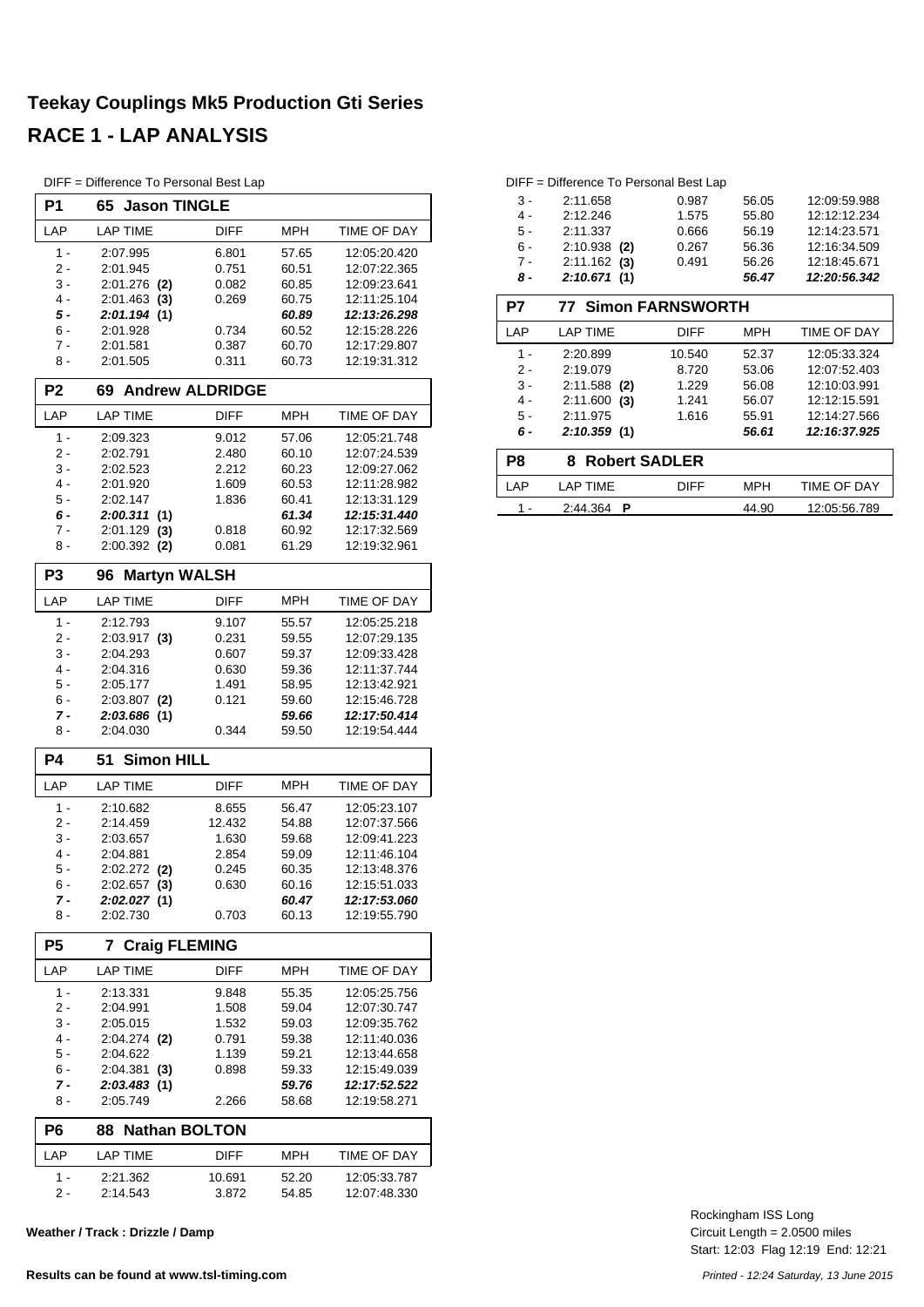

**Teekay Couplings Mk5 Production Gti Series RACE 11 - GRID (15 minutes)**



**Results can be found at www.tsl-timing.com** *Printed - 12:25 Saturday, 13 June 2015*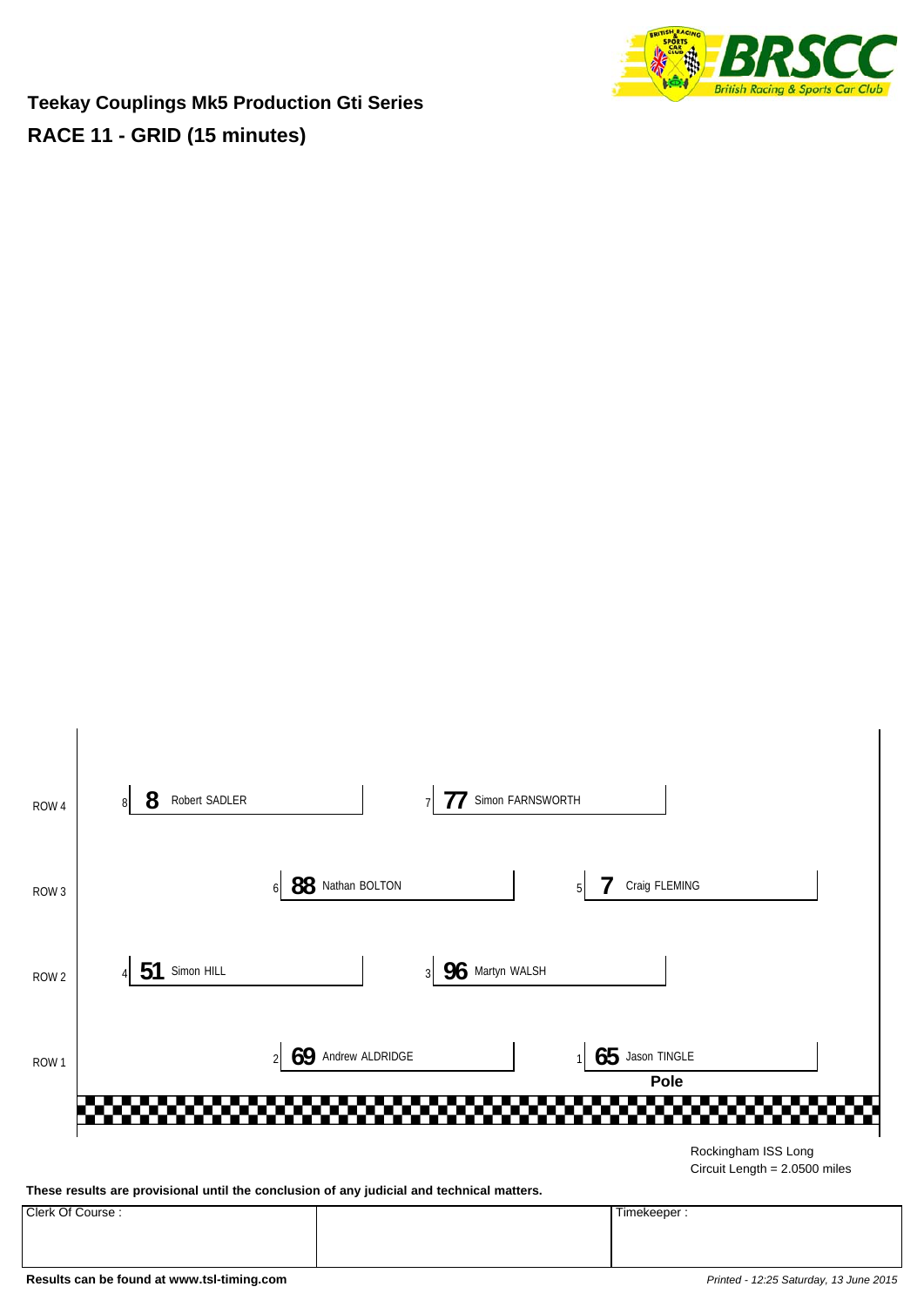

#### **Teekay Couplings Mk5 Production Gti Series RACE 11 - CLASSIFICATION**

| <b>POS</b> | <b>NO</b> | <b>NAME</b>            | <b>ENTRY</b>       | LAPS | TIME      | GAP    | DIFF      | <b>MPH</b> | <b>BEST</b> | - ON |
|------------|-----------|------------------------|--------------------|------|-----------|--------|-----------|------------|-------------|------|
|            | 69        | <b>Andrew ALDRIDGE</b> | VW Golf GTi Mk5    | 8    | 16:28.854 |        |           | 59.70      | 2:02.435    | 6    |
| 2          | 65        | <b>Jason TINGLE</b>    | VW Golf GTi Mk5    | 8    | 16:30.057 | 1.203  | 1.203     | 59.63      | 2:02.017    | -8   |
| 3          | 51        | <b>Simon HILL</b>      | VW Golf GTi Mk5    | 8    | 16:32.141 | 3.287  | 2.084     | 59.50      | 2:01.723    | - 5  |
| 4          |           | <b>Craig FLEMING</b>   | VW Golf GTi Mk5    | 8    | 16:36.629 | 7.775  | 4.488     | 59.23      | 2:01.738    | - 8  |
| 5          | 96        | <b>Martyn WALSH</b>    | VW Golf GTi Mk5    | 8    | 16:47.062 | 18.208 | 10.433    | 58.62      | 2:04.116    | - 3  |
|            |           |                        | <b>FASTEST LAP</b> |      |           |        |           |            |             |      |
|            | 51        | <b>Simon HILL</b>      | VW Golf GTi Mk5    | 5    | 2:01.723  |        | 60.62 mph |            | 97.57 kph   |      |

| Weather / Track : Cloudy / Damp                     |  |
|-----------------------------------------------------|--|
| These requite are previoienal until the espectrator |  |

These results are provisional until the conclusion of any judicial and technical matters. Start: 17:14 Flag 17:31 End: 17:31

Clerk Of Course : Timekeeper :

Circuit Length = 2.0500 miles Rockingham ISS Long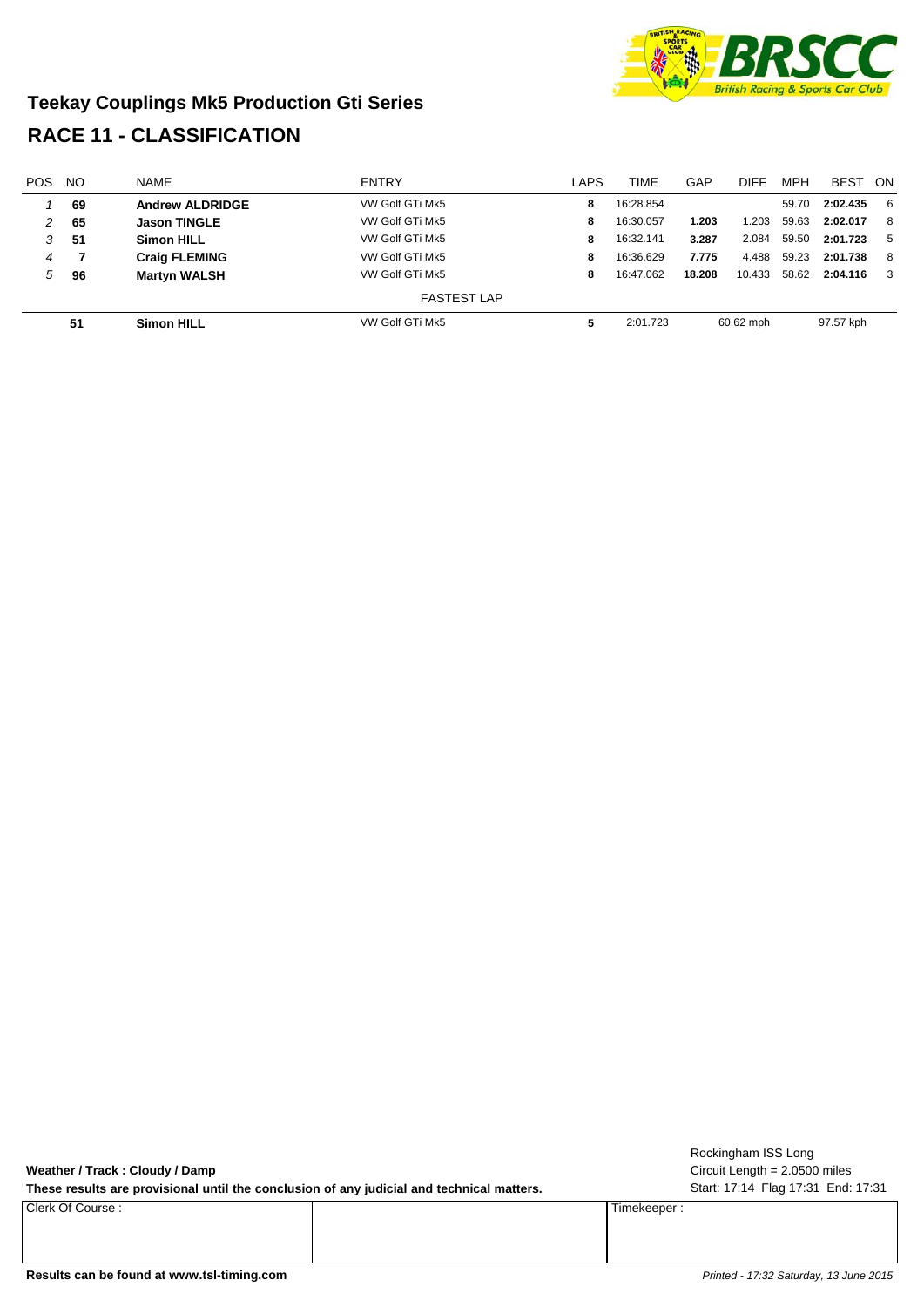### **Teekay Couplings Mk5 Production Gti Series RACE 11 - LAP CHART**

| <b>LAP1</b> |               | @17:17:02.817 |    | LAP 2         | @17:19:05.897 | <b>LAP 3</b> |               | @17:21:09.618 | LAP <sub>4</sub> |               | @17:23:12.974 | LAP 5 |               | @ 17:25:16.102 |
|-------------|---------------|---------------|----|---------------|---------------|--------------|---------------|---------------|------------------|---------------|---------------|-------|---------------|----------------|
| NO.         | <b>BEHIND</b> | LAP TIME      | NΟ | <b>BEHIND</b> | LAP TIME      | NO           | <b>BEHIND</b> | LAP TIME      | NΟ               | <b>BEHIND</b> | LAP TIME      | ΝC    | <b>BEHIND</b> | LAP TIME       |
| 69          |               | 2:07.161      | 69 |               | 2:03.080      | 69           |               | 2:03.721      | 69               |               | 2:03.356      | 69    |               | 2:03.128       |
| 65          | .666          | 2:08.827      | 51 | 2.605         | 2:03.447      | 65           | 2.961         | 2:03.922      | 65               | 3.265         | 2:03.660      | 51    | 2.277         | 2:01.723       |
| 51          | 2.238         | 2:09.399      | 65 | 2.760         | 2:04.174      | 51           | 3.375         | 2:04.491      | 51               | 3.682         | 2:03.663      | 65    | 2.899         | 2:02.762       |
| 96          | 3.546         | 2:10.707      | 96 | 6.166         | 2:05.700      | 96           | 6.561         | 2:04.116      | 96               | 8.674         | 2:05.469      |       | 9.224         | 2:03.070       |
|             | 4.140         | 2:11.301      |    | 6.920         | 2:05.860      |              | /.397         | 2:04.198      |                  | 9.282         | 2:05.241      | 96    | 10.960        | 2:05.414       |

Start: 17:14 Flag 17:31 End: 17:31 Circuit Length = 2.0500 miles Rockingham ISS Long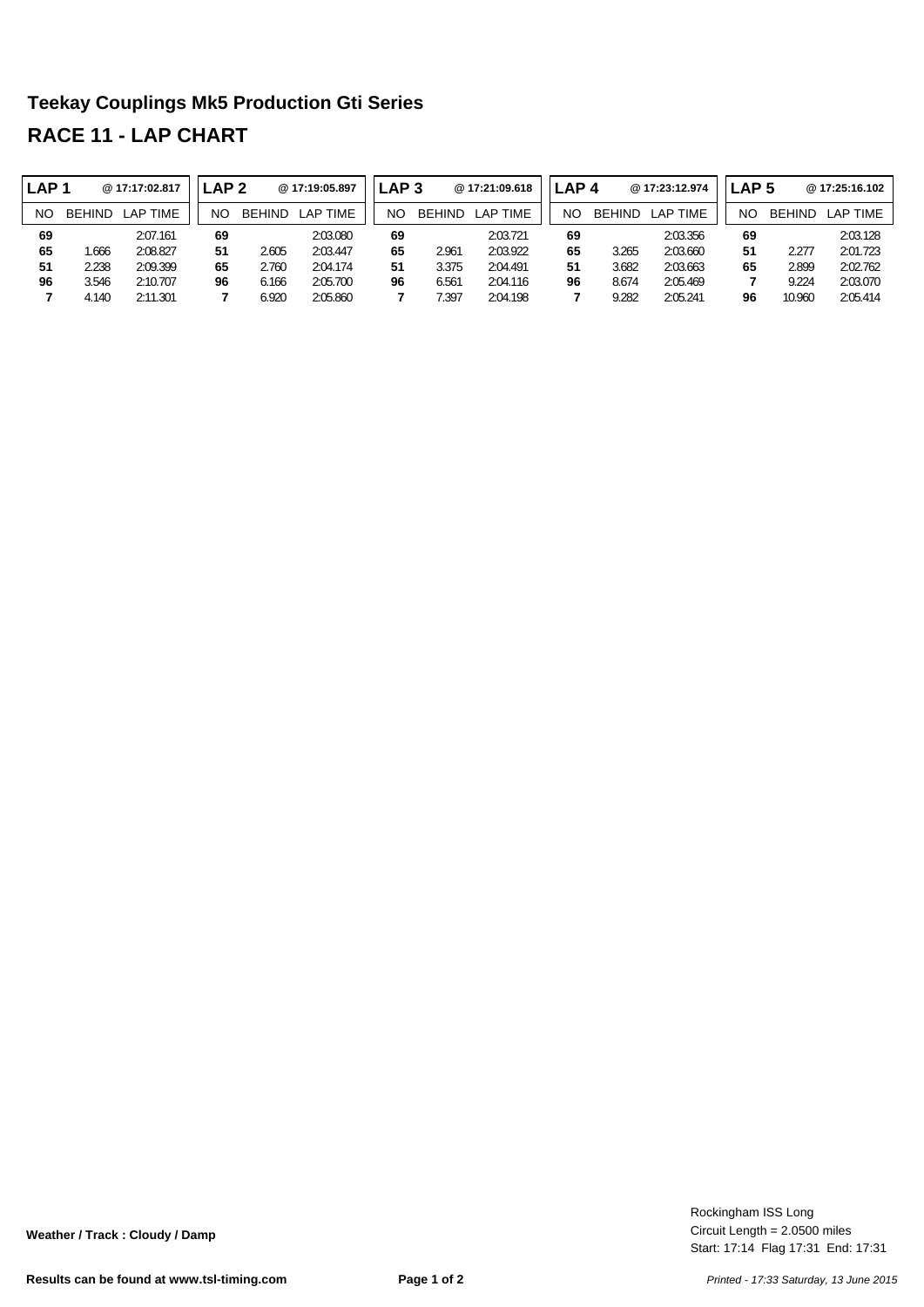#### **Teekay Couplings Mk5 Production Gti Series RACE 11 - LAP CHART**

| LAP <sub>6</sub> |               | @17:27:18.537   | .AP 7 |               | @17:29:22.020 | LAP 8 |               | @17:31:24.510 |
|------------------|---------------|-----------------|-------|---------------|---------------|-------|---------------|---------------|
| NO               | <b>BEHIND</b> | <b>LAP TIME</b> | NΟ    | <b>BEHIND</b> | LAP TIME      | NΟ    | <b>BEHIND</b> | LAP TIME      |
| 69               |               | 2:02.435        | 69    |               | 2:03.483      | 69    |               | 2:02.490      |
| 65               | 2.903         | 2:02.439        | 65    | 1.676         | 2:02.256      | 65    | 1.203         | 2:02.017      |
| 51               | 3.442         | 2:03.600        | 51    | 3.020         | 2:03.061      | 51    | 3.287         | 2:02.757      |
| 7                | 9.141         | 2:02.352        |       | 8.527         | 2:02.869      |       | 7.775         | 2:01.738      |
| 96               | 13.433        | 2:04.908        | 96    | 14.080        | 2:04.130      | 96    | 18.208        | 2:06.618      |

Start: 17:14 Flag 17:31 End: 17:31 Circuit Length = 2.0500 miles Rockingham ISS Long